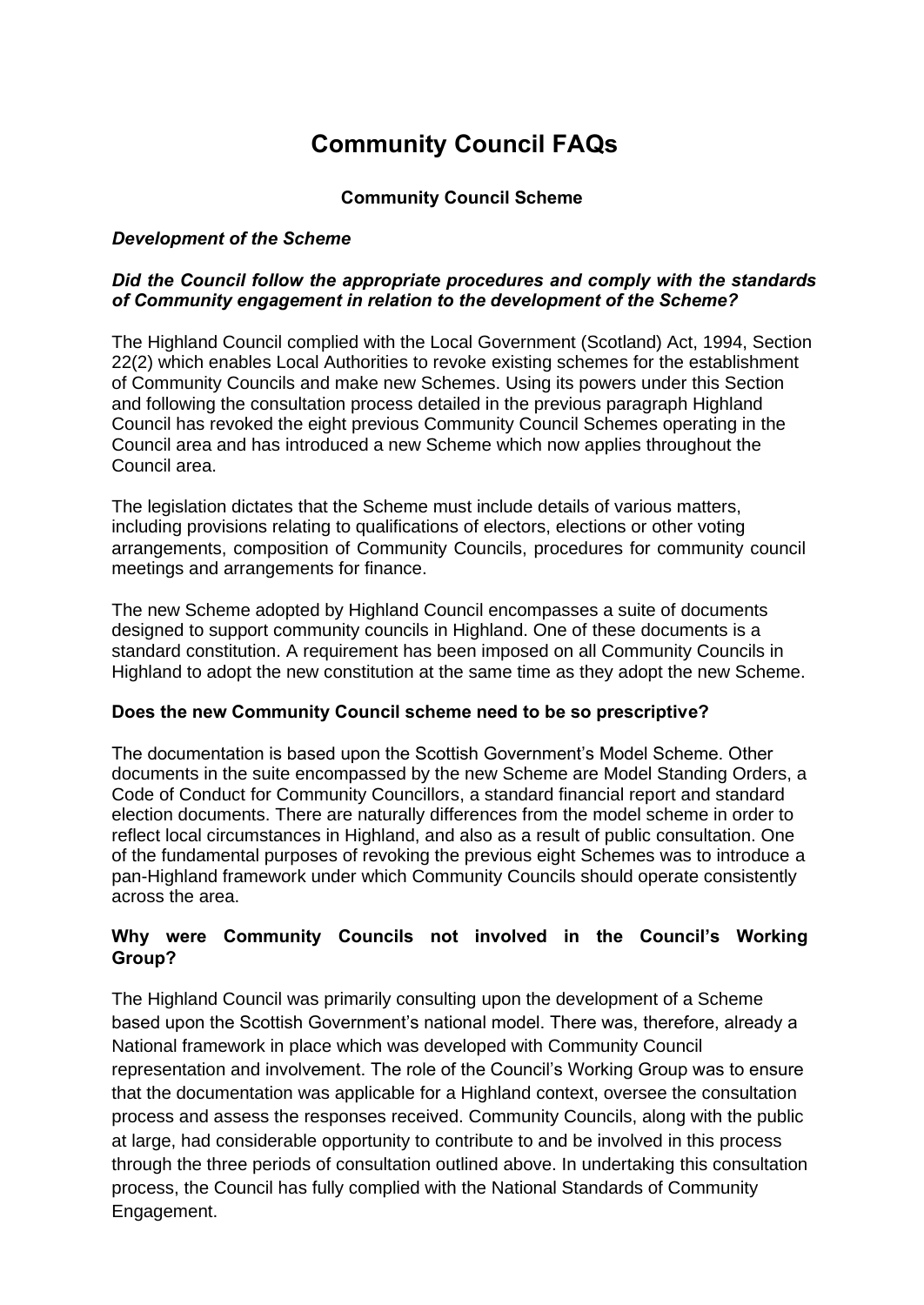# *Sub-wards within a Community Council*

#### *For the purposes of elections and ensuring representation from across a Community Council area, can sub-wards be applied as in the past?*

No. If you are elected to a Community Council then you represent the whole area and not just part of it.

#### *Changes to the Scheme*

# *A Community Council would like to make fundamental changes to their constitution which would also have to be applied to the Scheme. Is this possible?*

The Community Council Constitutions form part of the Community Council Scheme. The Council is committed to reviewing the Community Council Scheme in each electoral cycle. Proposed amendments to the Scheme should be referred to the Corporate Manager in order that they can be considered at the next review of the Scheme. It is not possible in terms of the Scheme adopted by Highland council for individual Community councils to make changes to the Scheme or any one of the suite of documents which make up the scheme, including the constitution without the consent of the Council (see paragraph 14.3 of the Scheme and paragraph 16 of the Constitution). It will be important for the Council to assess how any proposed new arrangements would work in practice before agreeing any amendments to any part of the Scheme.

# *Boundary Amendments*

# *Where do I go to amend boundaries?*

As a map showing community council boundaries forms part of the scheme, proposals to amend boundaries would be dealt with in the same way as proposals to amend any other part of the Community Council Scheme. If there is agreement for boundary amendments between Community Councils, these would require to be approved by Highland Council. Community Councils should contact their Named Highland Council Officer to discuss boundary changes. The Named Highland Council Officer would then refer the enquiry to the Council's GIS team who will arrange for the suggested changes to be put onto a map. This should then be confirmed with the affected CCs and the local Members.

#### **Membership**

# *Membership numbers*

*Community Councils are unhappy with a reduction in numbers because:* • *with smaller councils it may sometimes be difficult to find members with* 

- *enough spare time to commit to being Officers*
- *from previous experience they don't expect anyone to stand who will have more time than existing members*

The restriction on membership numbers applies to elected membership. If CCs have had difficulty in reaching the previous limit, then a reduction in that maximum should have only limited impact and in fact should be beneficial.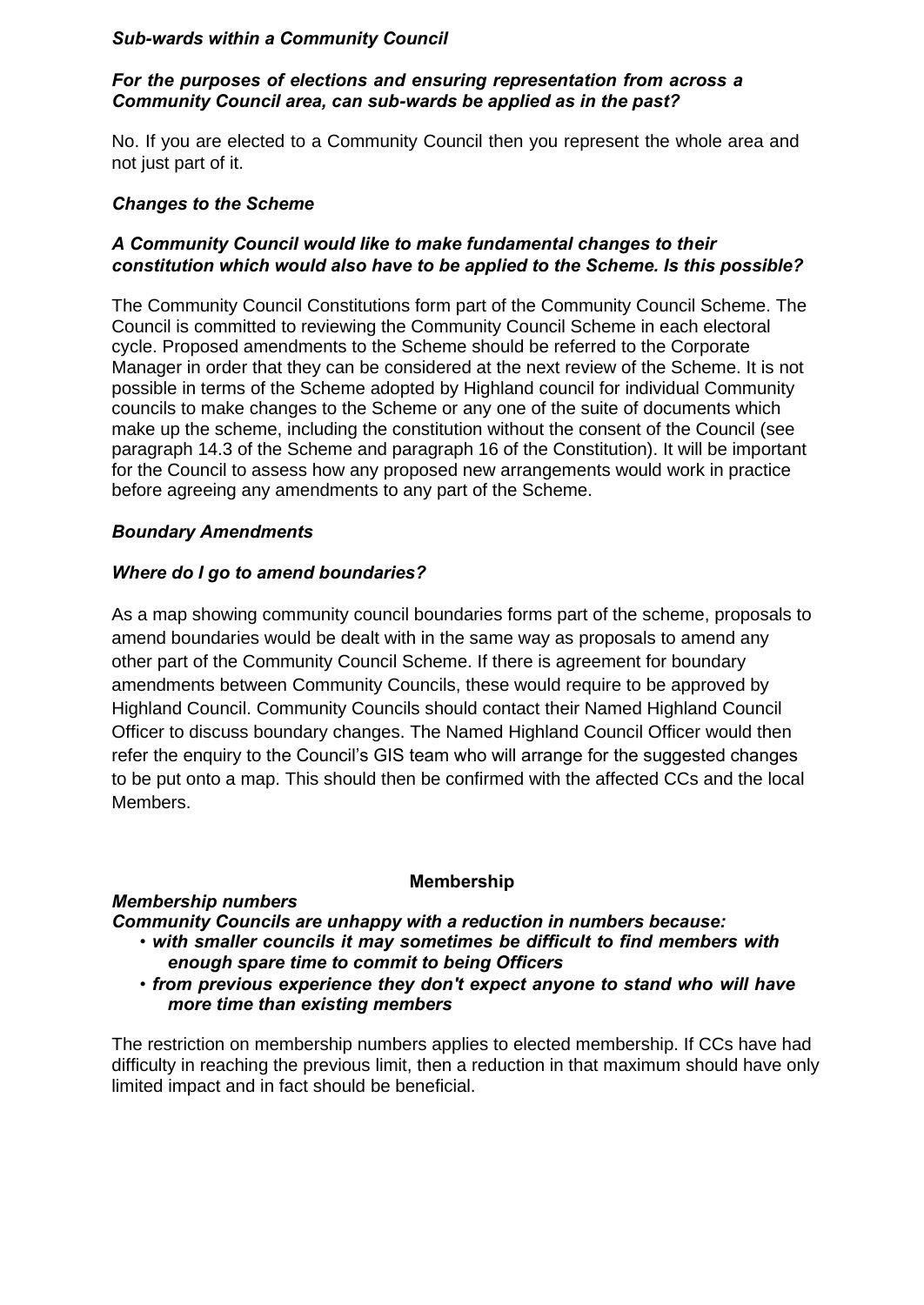# *Different levels for forming a Community Council and Co-option*

# *Is it possible to form a Community Council with half of the total possible membership?*

It is appropriate that a Community Council should be able to operate if it attracts nominations for 50% of possible places. However, the total possible co-option was set at one third to avoid a scenario where co-opted members could make up half of all Community Council members. It was felt this would be inappropriate. The following scenario of a CC with a core membership of 8 illustrates:

- Section 5.1 states that the minimum (core) membership level should be 7.
- Section 6.2.4.1 states that should the number of candidates nominated equal or exceed half but less than or equal to the maximum they will be declared to be elected. For example if there is a maximum of 8 then you can have 4 elected members.
- Section 6.3 last bullet point says that co-opted members cannot exceed a third of the total possible membership. This means that we could only co-opt 2 members. This would only give us 6 members thereby not reaching the minimum membership level as defined in 1.

As outlined above a Community Council should be able to operate if it attracts nominations for 50% of possible places. The Community Council may however fill the vacancies either;

- a) through co-option provided the number of co-opted members does not exceed one third of the total permitted membership of the Community Council. **OR**
- b) by itself undertaking an interim postal ballot as per the standard election procedure set out in the Scheme.

# *Office Bearers*

# *Can a Community Council continue if no-one is willing to take on the role of office bearers?*

If nobody is prepared to oversee the running of the Community Council e.g. Chair meetings, take minutes, do the accounts, sign cheques etc, then if cannot operate and would need to go into abeyance. Paragraph 14.1 of the Scheme says that any two of three authorised signatories, who would normally be office-bearers of the Community Council, must authorise by signature financial transactions on behalf of the COMMUNITY COUNCIL. Paragraph 9 of the Scheme details the officers which must be appointed by Community Councils.

# *The CC has indicated no-one is willing to take on the role of e.g. Secretary and want one person to hold two or three offices. Is this possible?*

See paragraph 9.3 of the Scheme. Without the express approval of The Highland Council, no one member shall hold more than one of the following offices at any one time: Chairperson, Secretary, Treasurer. It should be noted that Council approval for one member to hold two offices will be given only as a last resort where no other member is willing to take on the office. If another member should become willing to take up one of the offices then it would be expected that the member holding two offices would demit one office forthwith. It is important to point out that the restriction on the number of offices held is designed to protect individuals who hold the role of office bearer. We would hope that following the election in November there will be people willing to take on all three roles.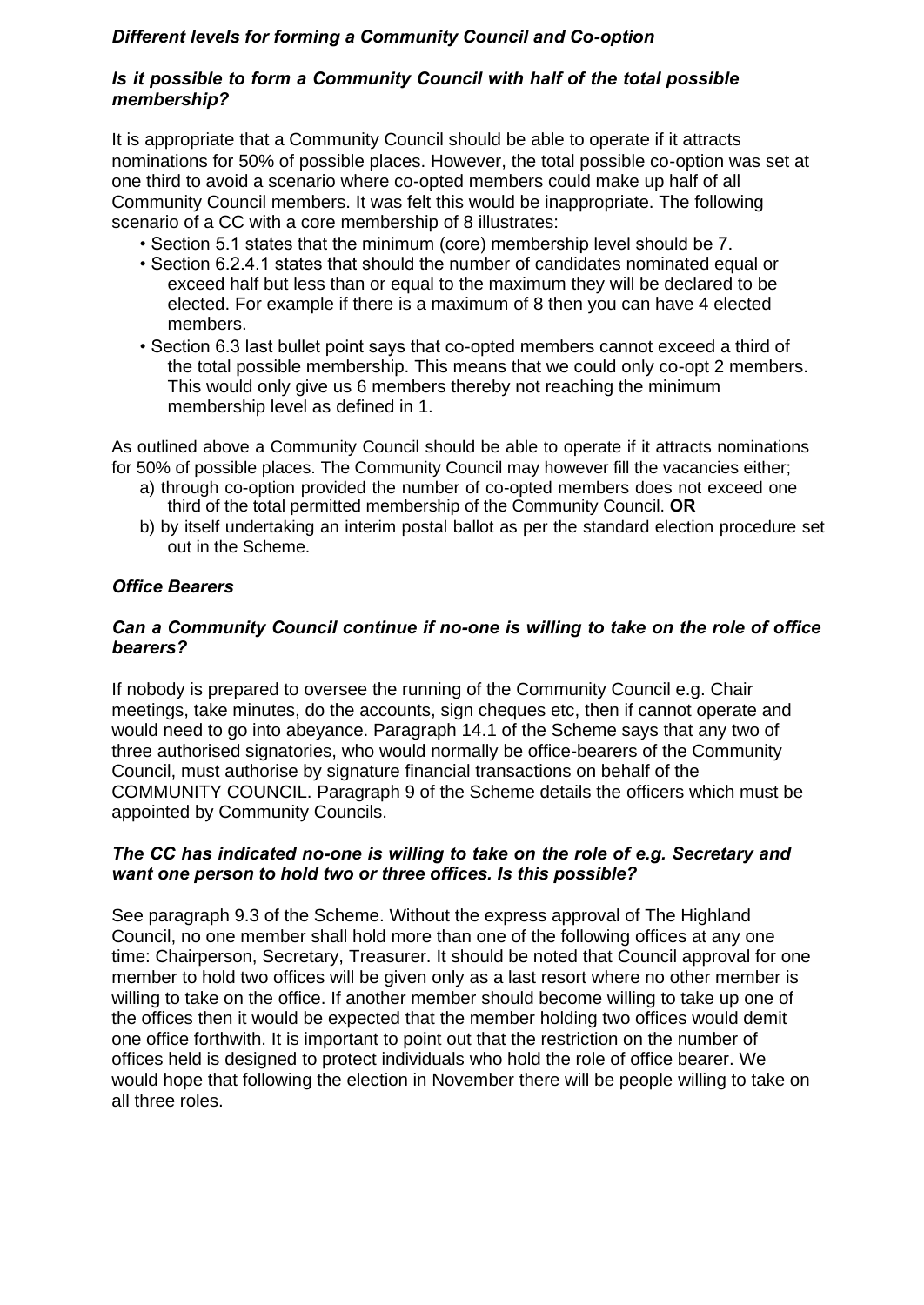Joint Office Bearer roles - Lack of separation of duties depending on the financial and administrative procedures followed by the Community Council in question, there is a possibility that one person could be responsible for the collection, receipting and banking of all income and for incurring and authorising all expenditure for the Community Council. If this is the case there is a risk to the Community Council of funds being misappropriated.

It would normally be expected that cheques would be to be signed by two individuals, often from the main post holders such as Chair, Secretary and Treasurer. This would be problematic where roles are shared.

There is also a risk to the individual, who would be vulnerable to any accusation of financial impropriety if other members of the Community Council are not involved in the processes surrounding income and expenditure (e.g. collecting or receipting income, countersigning cheques/supporting documentation etc for expenditure).

Separation of duties is a key internal control and it is essential that this control is present in all systems.

# **Business Continuity**

The risk that the operation of the Community Council would be disrupted is clearly greater than if the positions referred to were held by three people. If the person was to become ill or leave the Community Council there may not be anyone with access to the documents and/or finances to enable the Community Council to continue to operate in the short-term. This risk would be heightened if the Chair/Secretary/Treasurer is the sole signatory for the Community Council's bank account.

# **Workload**

There is a risk that the workload of carrying out the duties for the three posts is too great for one person. This could result in the Community Council failing to meet deadlines for key correspondence (e.g. on planning or licensing applications), submission of annual accounts or notification of elections.

#### **Influence**

There is a risk that the Community Council is perceived to be unduly influenced by the person holding the Chair/Secretary/Treasurer roles. This could result in less credibility being given to the views of the Community Council, and could also lead to members of the community feeling disengaged from the Community Council.

# *Can a CC appoint additional office bearers and external minute secretary?*

The CC needs to elect three office bearers - a Chair, a secretary and a Treasurer. These three office bearers must be full members of a CC - i.e. they cannot be associate members. Community Councils may if they so desire appoint a Vice Chair or a Planning Secretary but these offices are not insisted upon by the Highland Council. Some CCs like to appoint an external individual to act as a minute secretary, and pay them to do so. The constitution enables this to be done but the CC must also appoint an office bearer Secretary from amongst its membership.

# *Do office Bearers need to be full members of the CC?*

Clause 9 of the model Constitution provides that at its first meeting following the election the CC will elect a Chair, Secretary and Treasurer. The Scheme at Clause 5.5 allows for the appointment of associate members by a majority vote of the CC. The CC cannot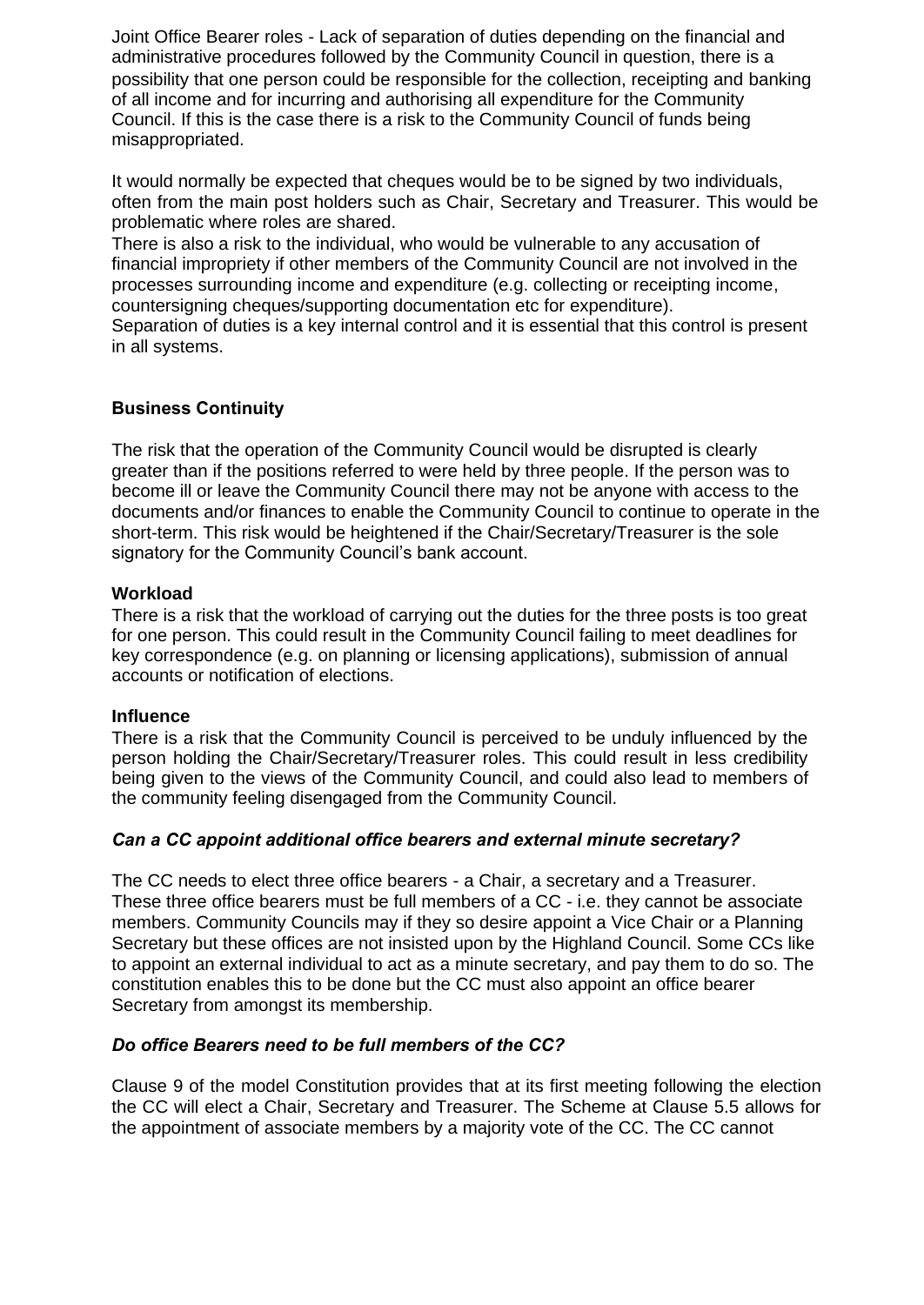appoint an individual to be an associate member until after the appointment of the office holders. Strictly speaking the appointment of an associate can only take place where the CC consider 'there is a need for individuals with particular skills or knowledge' although this expression can be interpreted widely.

# *Confusion over when office bearers should be appointed?*

The Scheme dictates that office bearers be elected at the first meeting after the election in the election year and in all other years at the AGM.

#### *Associate Members*

#### *How does a CC appoint associate members?*

The appointment of associate members will be by simple majority of those eligible to vote and present and voting. The only exclusions to this are outlined at section 8.2 of the Community Council Constitution.

# **Community Council Meetings**

*Quorum*

#### *If a Community Council has 7 members but only three are present, could this prevent them from commenting upon a Planning application as a statutory consultee?*

Yes - the quorum is 4

#### *If a Community Council has 8 members but reforms with 4 and a member was to declare an interest would the CC then not be able to make a decision on a Planning application as a statutory consultee?*

No the quorum is 4 and one member declares an interest then there would only be three voting members which would make the meeting inquorate see paragraph 3 of the standing orders.

# *Standing Orders*

#### *How can I take items of business that are not on the agenda?*

The intention within the Standing Orders is for any items not on the agenda to be taken as specified in 4.4(b) and then ratified at the next meeting. This is to ensure transparency and to ensure that fair notice of matters to be discussed is given to members and interested parties. However the Standing Orders would not prevent an item to be taken at the discretion of the Chair under AOCB.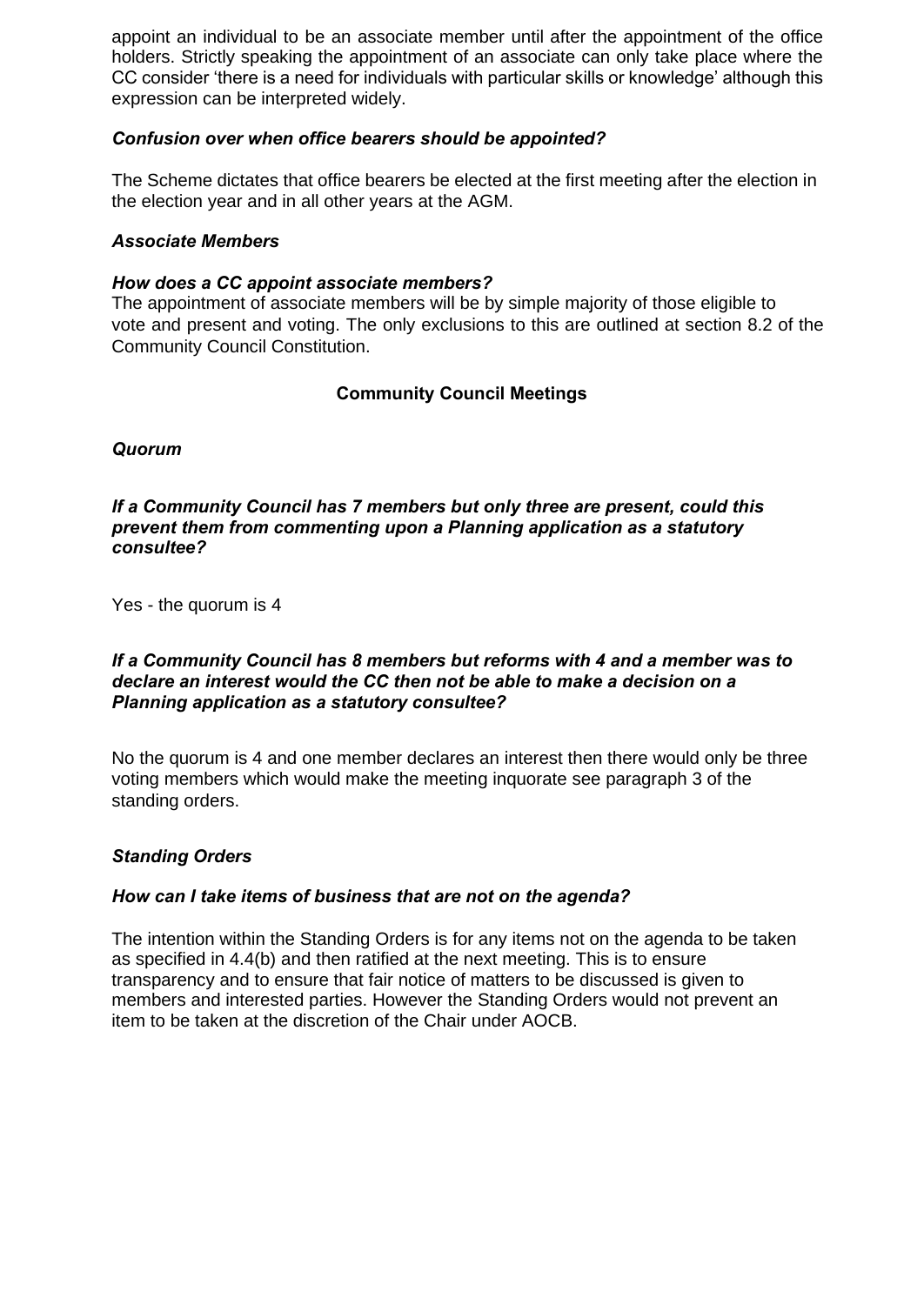# *Distribution of Minutes*

# *A Community Council is refusing to share the minutes of their meeting with a member of the public who resides in their area. Can they do this?*

Paragraph 3.2 of the Scheme, each Community Council has a duty to inform the Community it represents of the work and decisions of the Community Council by posting agendas and minutes of meetings in public places such as libraries, websites and noticeboards. The Community Council has a duty to be responsive to the Community it represents (paragraph 11.1(g) of the Constituions).

A member of the public should in the first instance raise this issue directly with the Community Council which should be given the opportunity to respond. Should this not achieve a satisfactory response then please address concerns to the Ward Manager for the area.

[https://www.highland.gov.uk/info/695/council\\_information\\_performance\\_and\\_statistics/](https://www.highland.gov.uk/info/695/council_information_performance_and_statistics/394/ward_managers) [394/ward\\_managers](https://www.highland.gov.uk/info/695/council_information_performance_and_statistics/394/ward_managers)

It should be noted that Community Council's are not bound by the Freedom of Information Act.

# **Community Council Elections**

#### *Nominations for Elections*

# *Do Candidates need to be supported by 2 nominators/seconders?*

The nomination form (Appendix 7) requires that a Candidate can nominate his or her self. There is no requirement for supporting Nominators or Seconders although the signature of the candidate on the nomination Forum must be witnessed. This mirrors the requirements for Highland Council elections where self nomination is permitted.

#### *Election Costs*

# *How much is it going to cost the CCs to hold elections?*

It was agreed at The Highland Council that election costs will be met from within the Highland Council Chief Executive's Service budget.

#### *Election Timetable*

#### *Do meetings continue through to the date of the election (16 Nov) or is there in affect a dissolution date?*

Meetings continue up until the day before the election. CCs dissolve from 12 midnight the day before election day.

#### *If a CC does not have enough nominations to have an election but has sufficient nominations i.e. over 5, does the CC carry on business as usual from 17th November, and not have to wait for the notification calling for the first meeting of the new CC as set out in the election timetable*

You will know on 6 October whether or not a CC has an election. If it has no election and has sufficient nominations the Ward Manager can arrange the first meeting of that CC as soon as possible after 16 November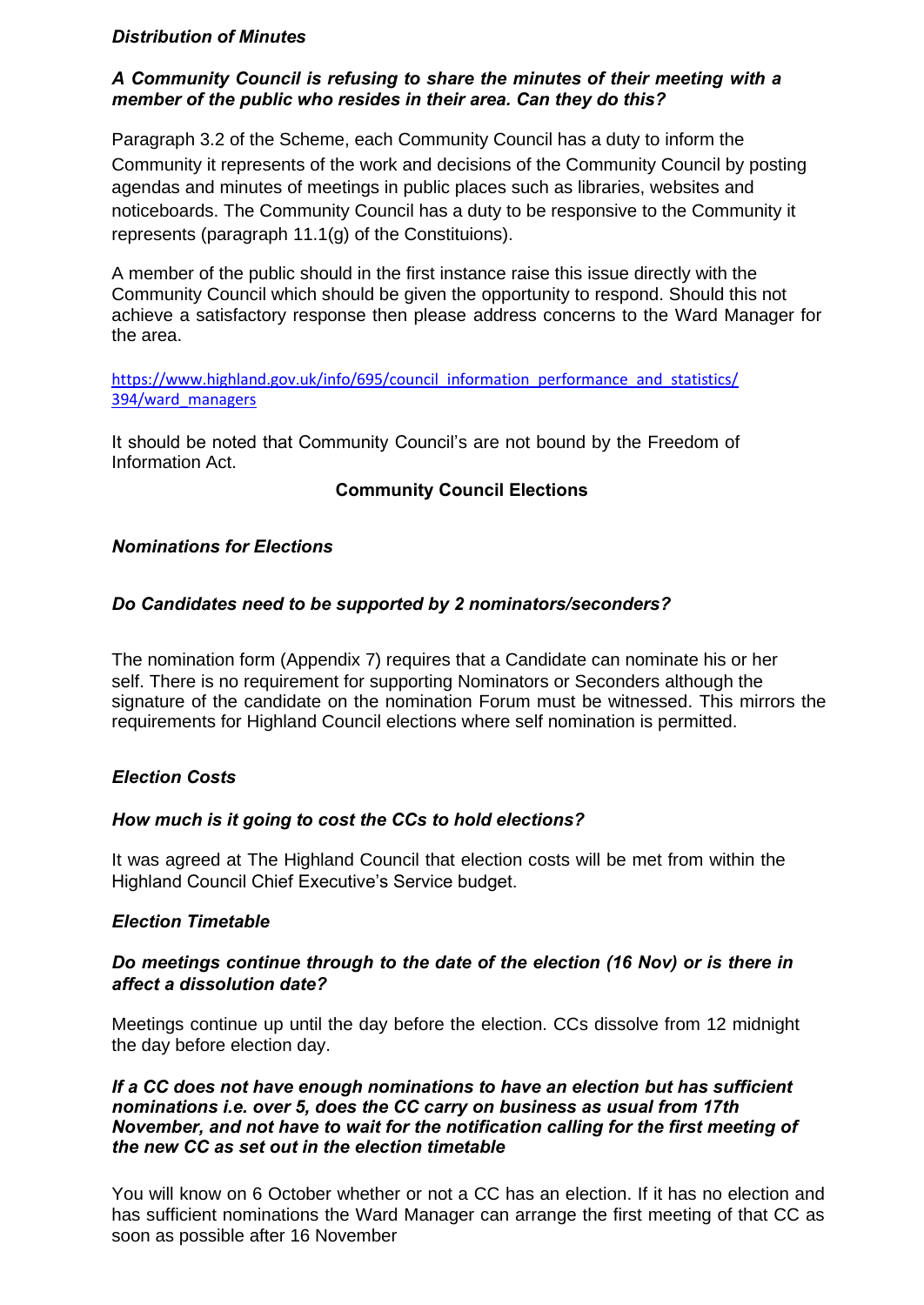#### **Finance**

#### *Purpose of CC Grant*

#### *The Accounts Templates show an example of the whole of the HC Grant being devoted to admin items. In the past CCs spent modest sums on other items such as refreshments for residents attending meetings: will such expenditure continue to be allowable under the new Constitution?*

The Council support for Community Councils is intended to cover Community Council administrative costs and the example provided in the accounts templates illustrates this. However Community Councils have a general role to take such action in the interests of their community as they regard to be expedient and practicable. Accordingly, expenditure genuinely felt to be in the interests of the community is permissible.

#### *Why does it specify that the 3 people that sign the cheques and are trustees of the assets have to be 'office bearers' and not other members?*

Paragraph 14.1 of the Scheme says that any two of three authorised signatories, who would normally be office-bearers of the Community Council, must authorise by signature financial transactions on behalf of the COMMUNITY COUNCIL. Authorised signatories may not be members of the same household. This is one of the standard safeguards from the Scottish Government's model scheme and was often found in previous forms of constitutions. It is designed to ensure that all monies raised by or on behalf of a community council or provided by The Highland Council and other sources shall be applied to further the objectives of the Community Council and for no other purpose. The three offices of Chair, Secretary and Treasurer are standard, defined roles within a Community Council. When people take on these roles they are also taking on the responsibility of being cheque signatories and often Trustees.

#### *How can a Community Council which wishes to utilise electronic banking overcome the need for three signatories?*

All High Street Banks provide Treasurer Accounts with internet banking facilities with either 2 or 3 authorisations.

The Finance Service can provide details of the accounts to be credited and the remittance advice requirements. Community Councils should contact their own banks for details of how to set up such accounts always being mindful that they must adhere to the requirements set out in the Scheme for Establishment of Community Councils.

# *In the past insurance was taken automatically from grants. Will this happen in the*  future? If so, does this mean that the amounts identified in the recent grants report *will be minus the insurance amount when it is given to them?*

Yes, in the future insurance will be deducted as it was in the past. The amounts quoted in the paper are the gross grant amount as each CC has different insurance costs.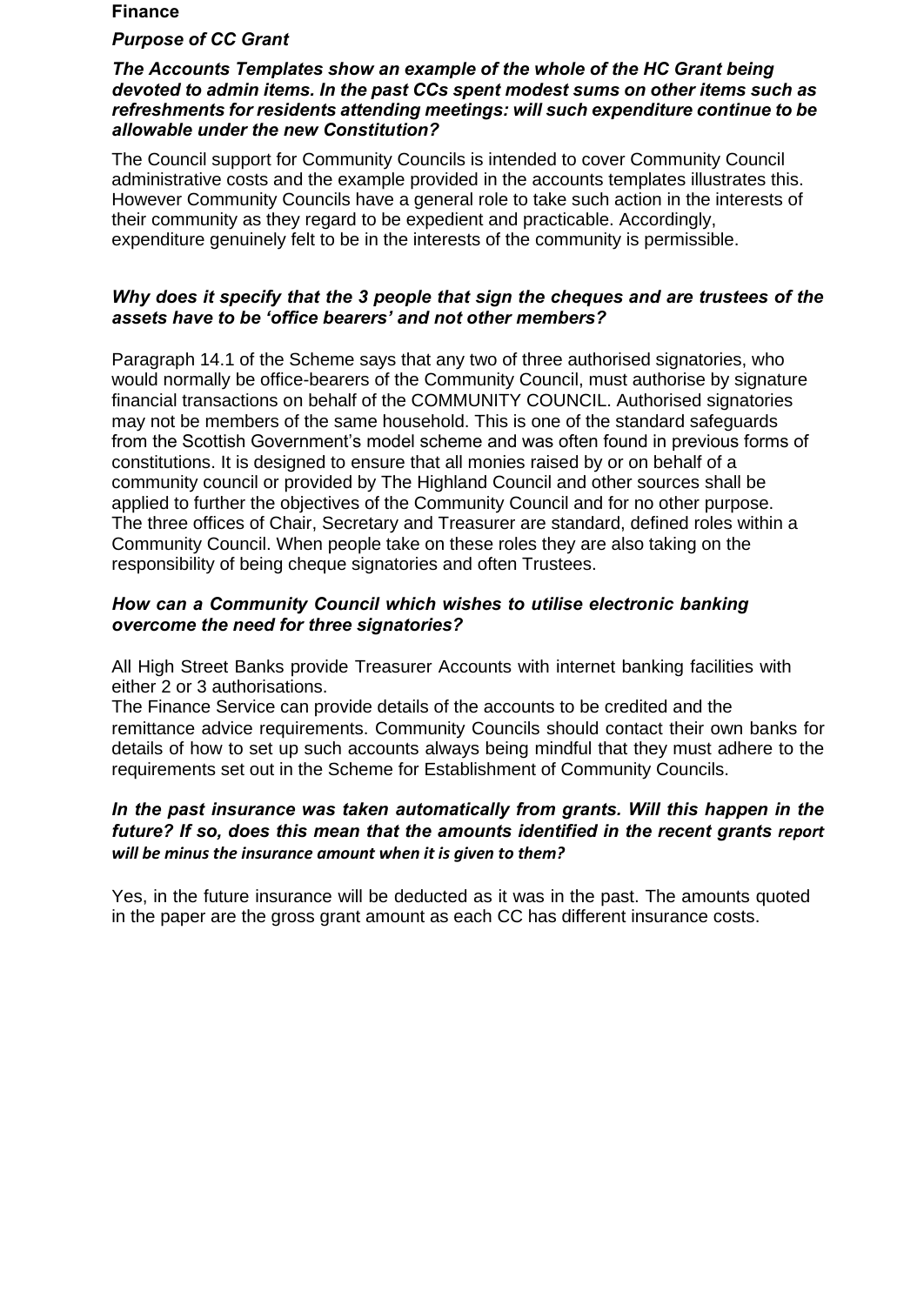# *Payment of Grants*

#### *Can the annual grant be paid before a Community Council signs the new constitution?*

The Council cannot pay out a grant for the forthcoming year to a body that is not operating under the Council's Scheme and therefore would not be constituted. The same would apply for discretionary grants - A grant could not be awarded to a body that is not properly constituted under the terms of the Single Grant Process.

# *Community Council Ownership of Property*

#### *Can Community Councils own property?*

Because Community Councils are unincorporated bodies, they do not have a separate legal entity. Therefore any property, land or buildings, requires to be held in the names of the office bearers as trustees for the Community Councils. This is consistent with the position outlined in the Council's new Community Council Scheme and also the Scottish Government's model Scheme.

This is not a position the Council has any control over as it is regulated by law. To avoid property having to be held in the names of individual office bearers, a number of communities have explored the creation of community trusts or companies as an alternative. Community Councils wishing to explore this avenue of property ownership should take their own independent legal advice to ensure that they find the best method of ownership to suit their needs.

#### *Shares*

*Can a Community Council hold shares for the sole purpose of awarding any dividend they earn annually as a prize? (This arose when someone left a CC a number of share certificates in their will with the instruction that the community council is to set up an annual prize scheme with which the community council is to award the sum of money earned to a deserving local child).*

Any Community Council receiving a bequest for a specific purpose should take the document making the bequest to a solicitor. In this instance it may be that a trust for a specific purpose is being created. Caution should be exercised as trust law is complicated, and any challenges in court to the actings of community councils may be expensive and are likely to be time consuming for the office bearers.

#### *Other funding*

#### *Can a Community Council apply for lottery funding?*

As a constituted body the Community Council can apply for funding from a range of sources to benefit the community.